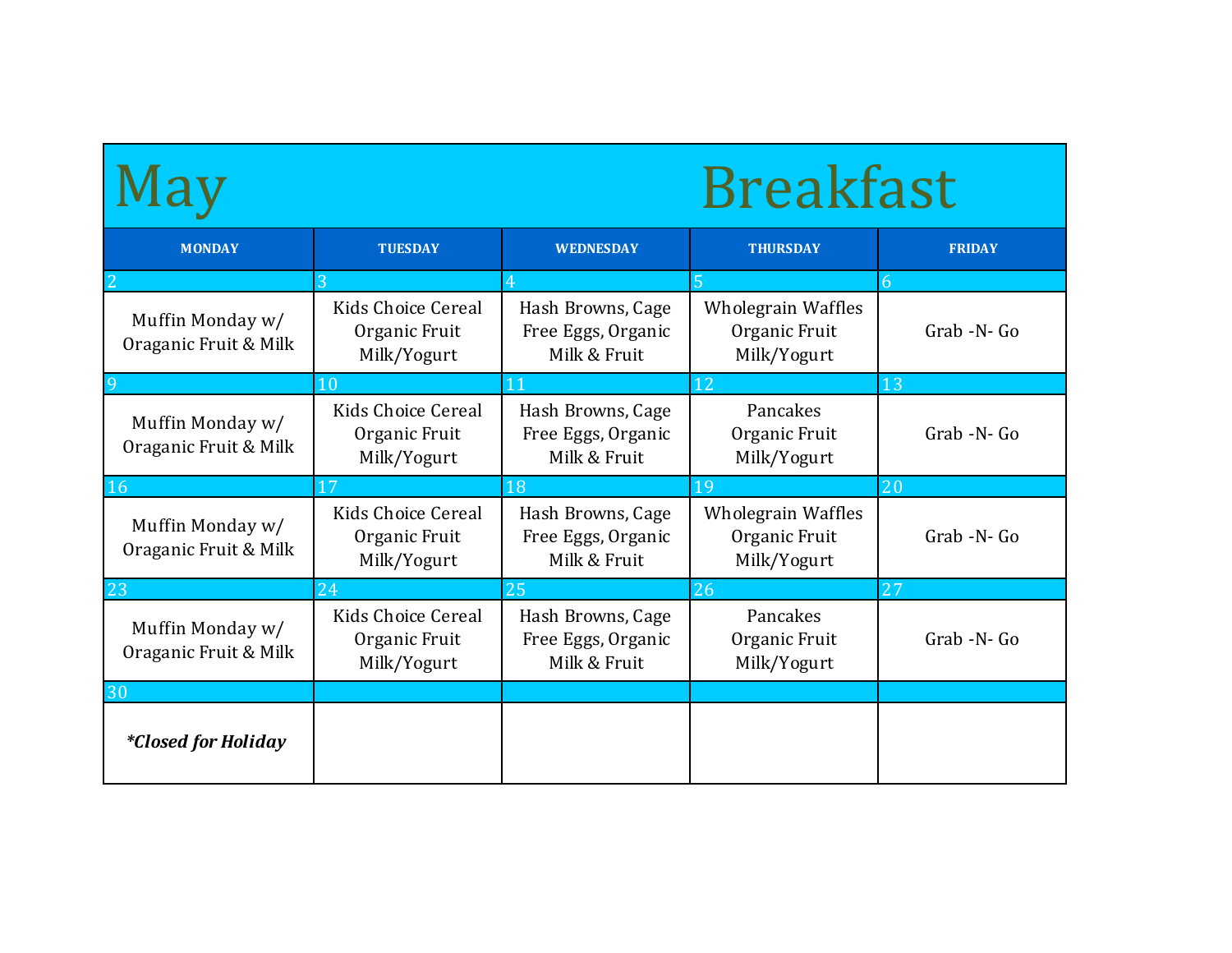|                            |                           |                                     |                           | <b>Snack</b>        |
|----------------------------|---------------------------|-------------------------------------|---------------------------|---------------------|
| <b>MONDAY</b>              | <b>TUESDAY</b>            | <b>WEDNESDAY</b>                    | <b>THURSDAY</b>           | <b>FRIDAY</b>       |
| Organic Apples             | Organic Berries           | Honeydew                            | Organic Oranges           | <b>Chefs Choice</b> |
| Trail Mix                  | Cheese & Cracker<br>Plate | <b>Yogurt and Berry</b><br>Parfaits | Homemade Granola<br>Bars  | Chefs Choice        |
|                            | 10                        |                                     | 12                        | 13                  |
| Organic Oranges            | Canteloupe                | Organic Apples                      | Watermelon                | Chefs Choice        |
| Ham & Raisins              | Pita Chips                | Cheese & Cracker<br>Plate           | Trail Mix                 | Chefs Choice        |
| 16                         | 17                        | 18                                  | 19                        | 20                  |
| Organic Apples             | Organic Oranges           | Organic Berries                     | Honeydew                  | Chefs Choice        |
| Chips & Salsa              | <b>Berry Smoothies</b>    | Trail Mix                           | Oatmeal Bar               | <b>Chefs Choice</b> |
| 23                         |                           | 25                                  | 26                        | 27                  |
| Organic Oranges            | Organic Apples            | Canteloupe                          | Organic Berries           | Chefs Choice        |
| Cheese & Cracker Plate     | Granola & Yogurt          | Chips & Salsa                       | Pumpkin Muffins &<br>Milk | Chefs Choice        |
|                            |                           |                                     |                           |                     |
| <i>*Closed for Holiday</i> |                           |                                     |                           |                     |
| <i>*Closed for Holiday</i> |                           |                                     |                           |                     |